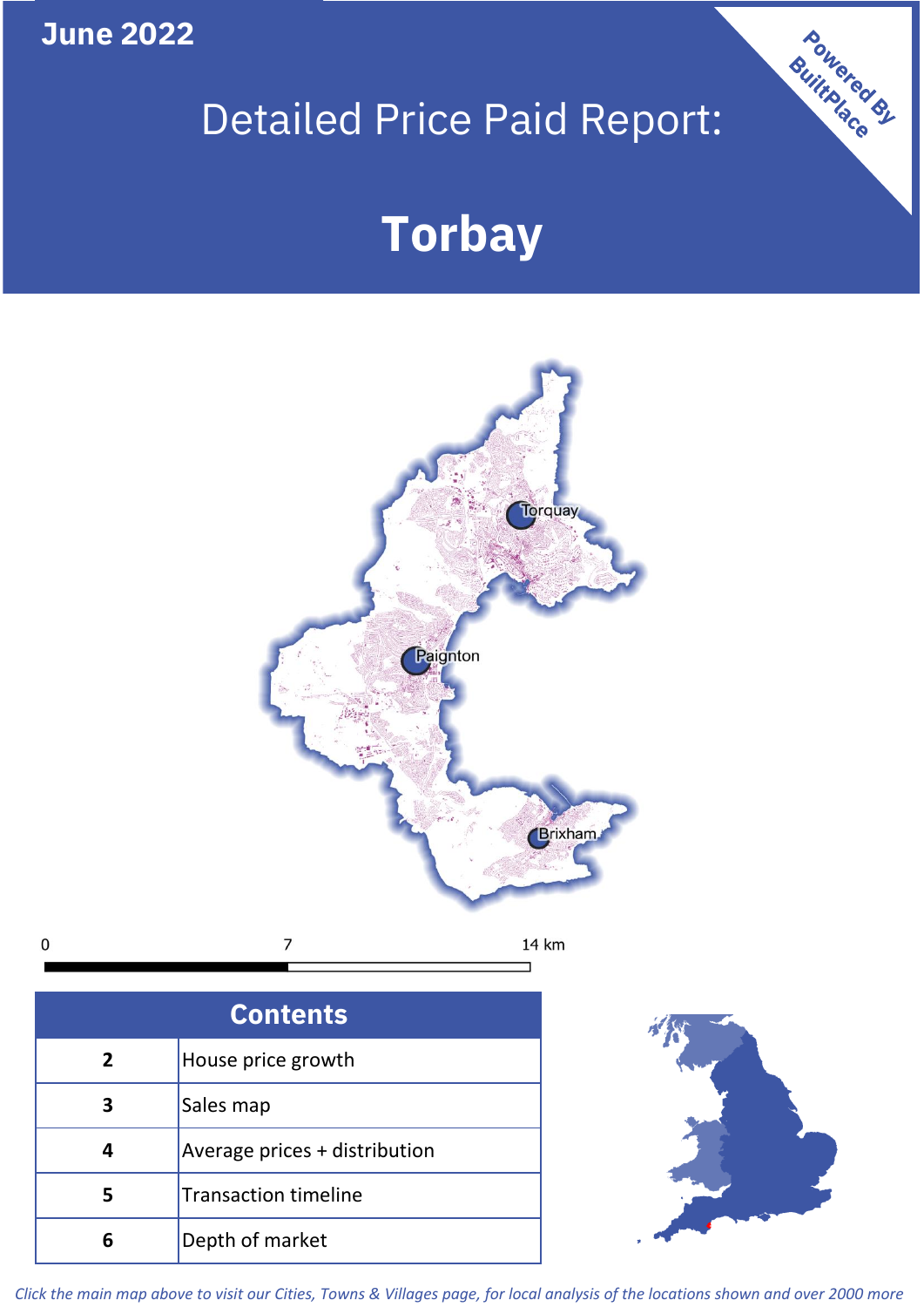## **Headline Data**

|                     | <b>Current level</b> | 3 month | <b>Annual</b> | 5 year  | 10 year |
|---------------------|----------------------|---------|---------------|---------|---------|
| <b>House prices</b> | £255,585             | 4.0%    | 15.6%         | 33.7%   | 60.6%   |
| <b>Transactions</b> | 2,936                | $-8.1%$ | 29.7%         | $-2.0%$ | 46.6%   |

## **House Price Growth (April 2022 data)**

#### *Annual Change in House Prices*



House prices in Torbay grew by 15.6% in the 12 months to April 2022 (based on 3-month smoothed data). By comparison national house prices grew by 10.7% and prices in the South West grew by 12.3% over the same period.

Torbay house prices are now 37.1% above their previous peak in 2007, compared to +49.0% for the South West and +52.9% across England.



#### *Year-To-Date Change in House Prices, December to April*

Local prices have grown by 5.9% in 2022 so far, compared to growth of 3.4% over the same period last year.

#### *Source: OS OpenData; UK House Price Index (Contains HM Land Registry data © Crown copyright)*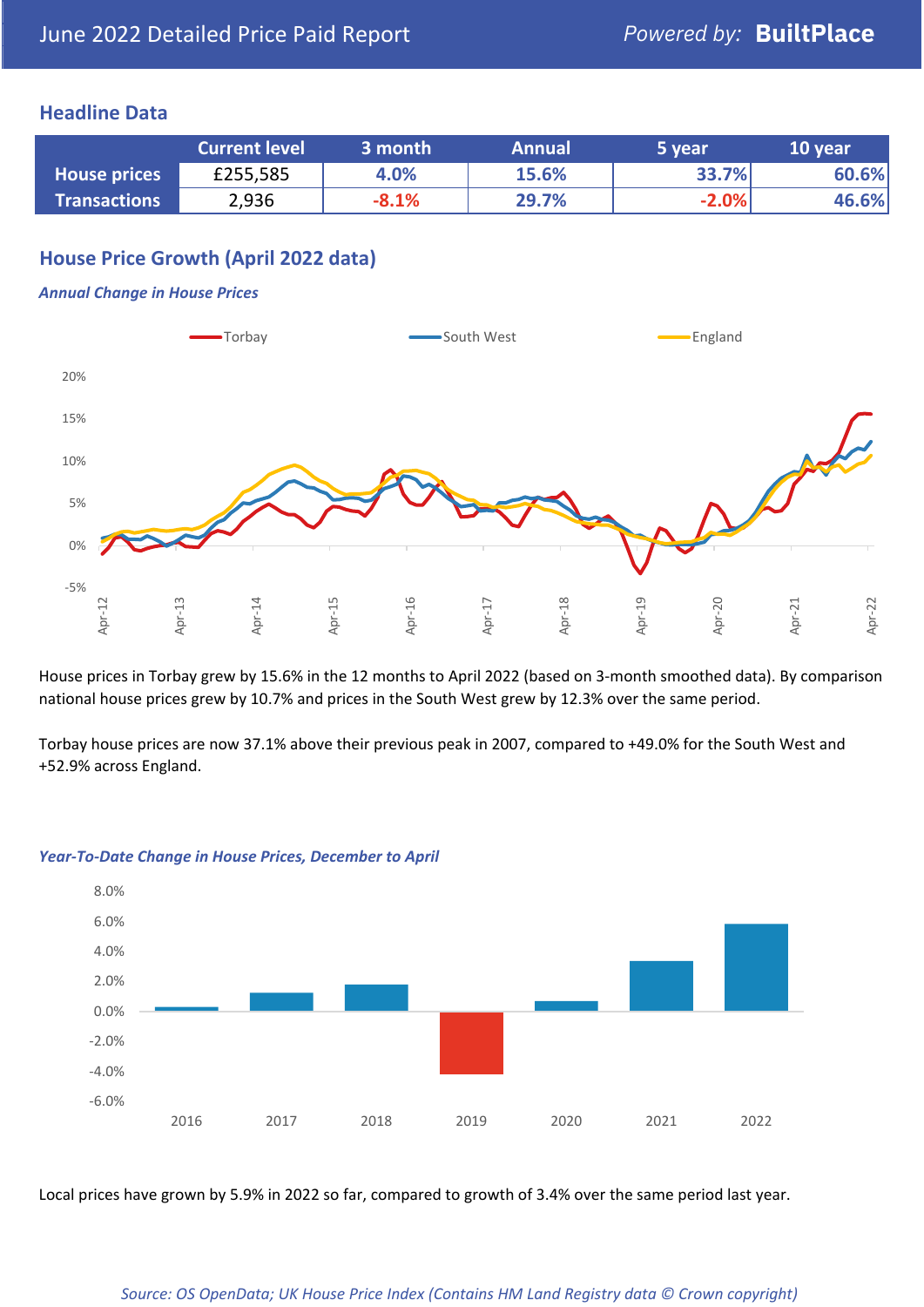## **House Price Map**

### *12 months to April 2022*



*Each point is one postcode, coloured by the average value relative to all sales in this local authority (price bands are LA-specific quintiles).*

## **Map Key**

| Min     |
|---------|
| Up to   |
| £153,00 |
| £203,00 |
| £261,00 |
| £345,00 |

| Min      | <b>Max</b> |                            |
|----------|------------|----------------------------|
| Up to    | £153,000   | 1st quintile / lowest 20%  |
| £153,000 | £203,000   | 2nd quintile               |
| £203,000 | £261,000   | 3rd quintile               |
| £261,000 | £345,000   | 4th quintile               |
| £345,000 | and over   | 5th quintile / highest 20% |

*Source: OS OpenData; UK House Price Index (Contains HM Land Registry data © Crown copyright)*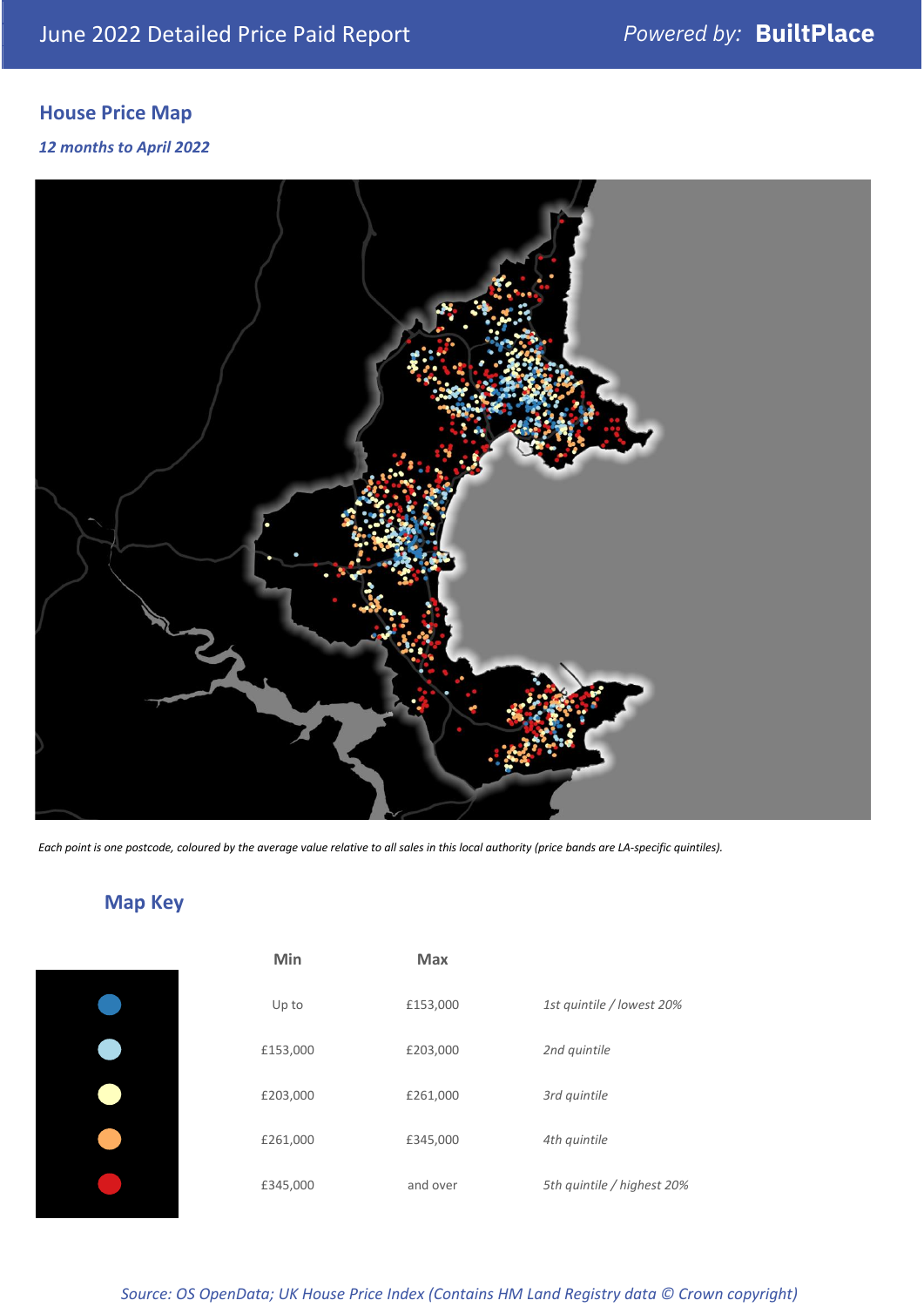## **Average House Price by Property Type**

### *12 months to April 2022*



|                 | <b>New</b>           | <b>Second hand</b> |  |  |
|-----------------|----------------------|--------------------|--|--|
| <b>Flat</b>     | £280,651             | £169,269           |  |  |
| <b>Terraced</b> | £410,000             | £225,582           |  |  |
| Semi-detached   | £314,000             | £274,788           |  |  |
| <b>Detached</b> | No recorded<br>sales | £447,979           |  |  |

## **House Price Distribution by Year**

*All properties, by price band and calendar year (2020 = year to date)*

|                    | 1997 | 2002 | 2007 | 2012 | 2017 | 2019 | 2020 |
|--------------------|------|------|------|------|------|------|------|
| <b>Under £100k</b> | 90%  | 49%  | 9%   | 13%  | 10%  | 6%   | 5%   |
| £100-200k          | 9%   | 42%  | 57%  | 57%  | 45%  | 32%  | 34%  |
| E200-300k          | 1%   | 6%   | 24%  | 21%  | 29%  | 33%  | 33%  |
| £300-400k          | 0%   | 1%   | 6%   | 5%   | 11%  | 17%  | 15%  |
| £400-500k          | 0%   | 0%   | 2%   | 2%   | 3%   | 6%   | 6%   |
| £500k-1m           | 0%   | 0%   | 1%   | 1%   | 3%   | 6%   | 6%   |
| £1-2m              | 0%   | 0%   | 0%   | 0%   | 0%   | 0%   | 0%   |
| <b>Over £2m</b>    | 0%   | 0%   | 0%   | 0%   | 0%   | 0%   | 1%   |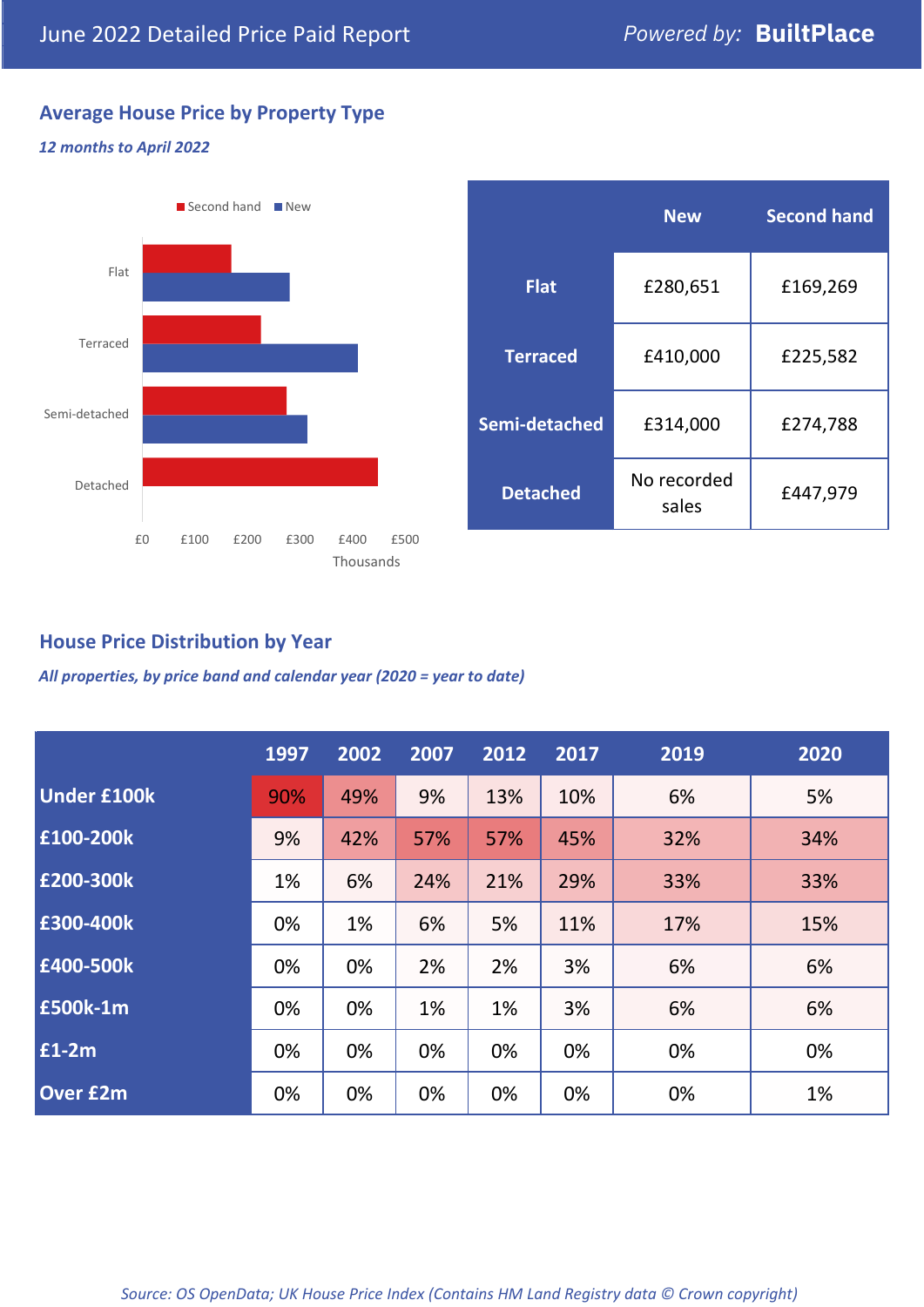## **Transactions (February 2022 data)**

*Annual Transactions, Indexed (2001-05 average = 100)*



There were 2,936 transactions in Torbay during the 12 months to February 2022. This is 74% of the average from 2001- 05 and suggests activity is below pre-downturn levels.

Transactions in Torbay have grown by 3.9% since 2014, compared to changes of -8.3% for South West and -7.7% for England.



#### *Cash and New Build Sales as % of Total, by Year*

*Note: The data on this page EXCLUDES transactions identified as transfers under a power of sale/repossessions, buy-to-lets (where they can be identified by a mortgage), and transfers to non-private individuals - i.e. it comprises only Land Registry 'A' data.*